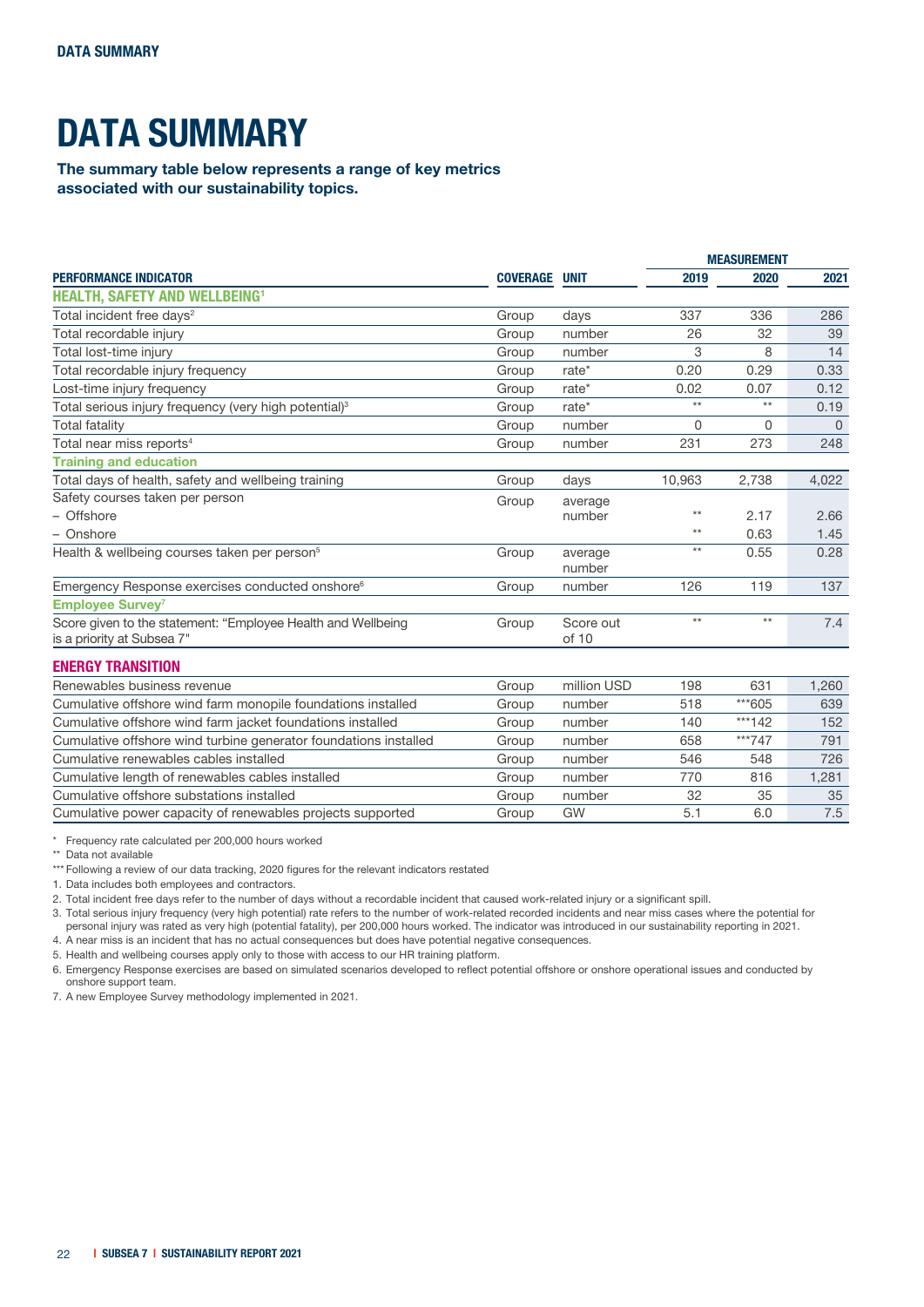|                                                                                |                      |            | <b>MEASUREMENT</b> |                 |                |
|--------------------------------------------------------------------------------|----------------------|------------|--------------------|-----------------|----------------|
| <b>PERFORMANCE INDICATOR</b>                                                   | <b>COVERAGE UNIT</b> |            | 2019               | 2020            | 2021           |
| <b>LABOUR PRACTICES &amp; HUMAN RIGHTS</b>                                     |                      |            |                    |                 |                |
| Compliance and ethics cases <sup>1</sup>                                       |                      |            |                    |                 |                |
| Compliance and ethics cases relating to:                                       | Group                | number     |                    |                 |                |
| - Human rights                                                                 |                      |            | 0                  | 0               | -1             |
| - Labour practices                                                             |                      |            | 19                 | 15              | 13             |
| Compliance and ethics cases relating to discrimination                         | Group                | number     | 0                  | 0               | $\overline{2}$ |
| Compliance and ethics cases relating to human rights impacts                   | Group                | number     | $\overline{0}$     | $\Omega$        | $\Omega$       |
| on local communities                                                           |                      |            |                    |                 |                |
| <b>Supply chain</b>                                                            |                      |            |                    |                 |                |
| Suppliers with a contract that included human rights clauses                   | Group                | number     | 6,481              | 6,660           | 6,164          |
|                                                                                |                      | ℅          | 77                 | 82              | 86             |
| <b>Employee Survey<sup>2</sup></b>                                             |                      |            |                    |                 |                |
| Score given to the statement "At Subsea 7, people of all backgrounds are       | Group                | Score out  | $\star\star$       | $\star\star$    | 8.3            |
| accepted for who they are"                                                     |                      | of 10      |                    |                 |                |
| <b>BUSINESS ETHICS</b>                                                         |                      |            |                    |                 |                |
| Speak Up and other compliance and ethics cases                                 | Group                | number     | 36                 | 32              | 31             |
| Speak Up and other compliance and ethics cases per 1,000 employees             | Group                | rate       | 3.03               | 2.94            | 2.62           |
| Proportion of the business covered by an independent anti-corruption           | Group                | $\%$       | $\star\star$       | $\star\star$    | 80             |
| compliance programme assessment <sup>3</sup>                                   |                      |            |                    |                 |                |
| Medium-and high-risk suppliers assessed for anti-corruption risk <sup>3</sup>  | Group                | $\%$       | $\star\star$       | $^{\star\star}$ | 40             |
| <b>Communication and training4</b>                                             |                      |            |                    |                 |                |
| Employees that have received training on compliance and ethics                 | Group                | number     | 4,791              | 5,153           | 5,067          |
| (including anti-corruption)                                                    |                      |            |                    |                 |                |
| Proportion of our people required to complete compliance and ethics            | Group                | $\%$       | 40                 | 47              | 46             |
| training (including anti-corruption)                                           |                      |            |                    |                 |                |
| Governance body members <sup>5</sup> that have received training on compliance | Group                | number     | 115                | 122             | 156            |
| and ethics (including anti-corruption)                                         |                      | ℅          | 60                 | 64              | 81             |
| Categories that have had Subsea 7 anti-corruption policies                     | Group                | number     |                    |                 |                |
| communicated to them:                                                          |                      |            |                    |                 |                |
| - Governance body member <sup>5</sup>                                          |                      |            | 115                | 122             | 156            |
| - Incorporated joint venture partners                                          |                      |            | $**$               | 18              | 22             |
| - Unincorporated joint venture, consortium and alliance partners <sup>6</sup>  |                      |            | $**$               | $^{\star\star}$ | $\star\star$   |
| - Suppliers                                                                    |                      |            | 6,481              | 6,660           | 6,164          |
| - Employees                                                                    |                      |            | 4,791              | 5,153           | 5,067          |
| Categories that have had Subsea 7 anti-corruption policies                     | Group                | $\%$       |                    |                 |                |
| communicated to them:                                                          |                      |            |                    |                 |                |
| - Governance body member <sup>5</sup>                                          |                      |            | 60                 | 64              | 81             |
| - Incorporated joint venture partners                                          |                      |            | $***$              | 100             | 100            |
| - Unincorporated joint venture, consortium and alliance partners               |                      |            | $**$               | 100             | 100            |
| - Suppliers                                                                    |                      |            | 77                 | 82              | 86             |
| - Employees                                                                    |                      |            | 40                 | 47              | 46             |
| Suppliers attending a Compliance, Ethics and Integrity session                 | Group                | number     | $\star\star$       | 481             | 527            |
| <b>Other</b>                                                                   |                      |            |                    |                 |                |
| Monetary value of financial/in-kind political contributions made               | Group                | <b>USD</b> |                    |                 |                |
| by Subsea 7                                                                    |                      |            | $^{\star\star}$    | 0               | 0              |
|                                                                                |                      |            |                    |                 |                |

\*\* Data not available

1. Compliance and ethics cases include all alleged or suspected breaches of the Code of Conduct, whether raised via Safecall or reported via other channels.

2. A new Employee Survey methodology implemented in 2021.

3. The indicator was introduced in our sustainability reporting in 2021.

4. Training through e-learning, general and targeted workshops.

5. Governance body member includes directors of Subsea 7 S.A Board and every wholly-owned subsidiary in the Group.

6. As part of Subsea 7 standard anti-corruption compliance process, all unincorporated joint venture, consortium and alliance partners would have had Subsea 7 anti-corruption policies communicated to them however the total number of this category is not known.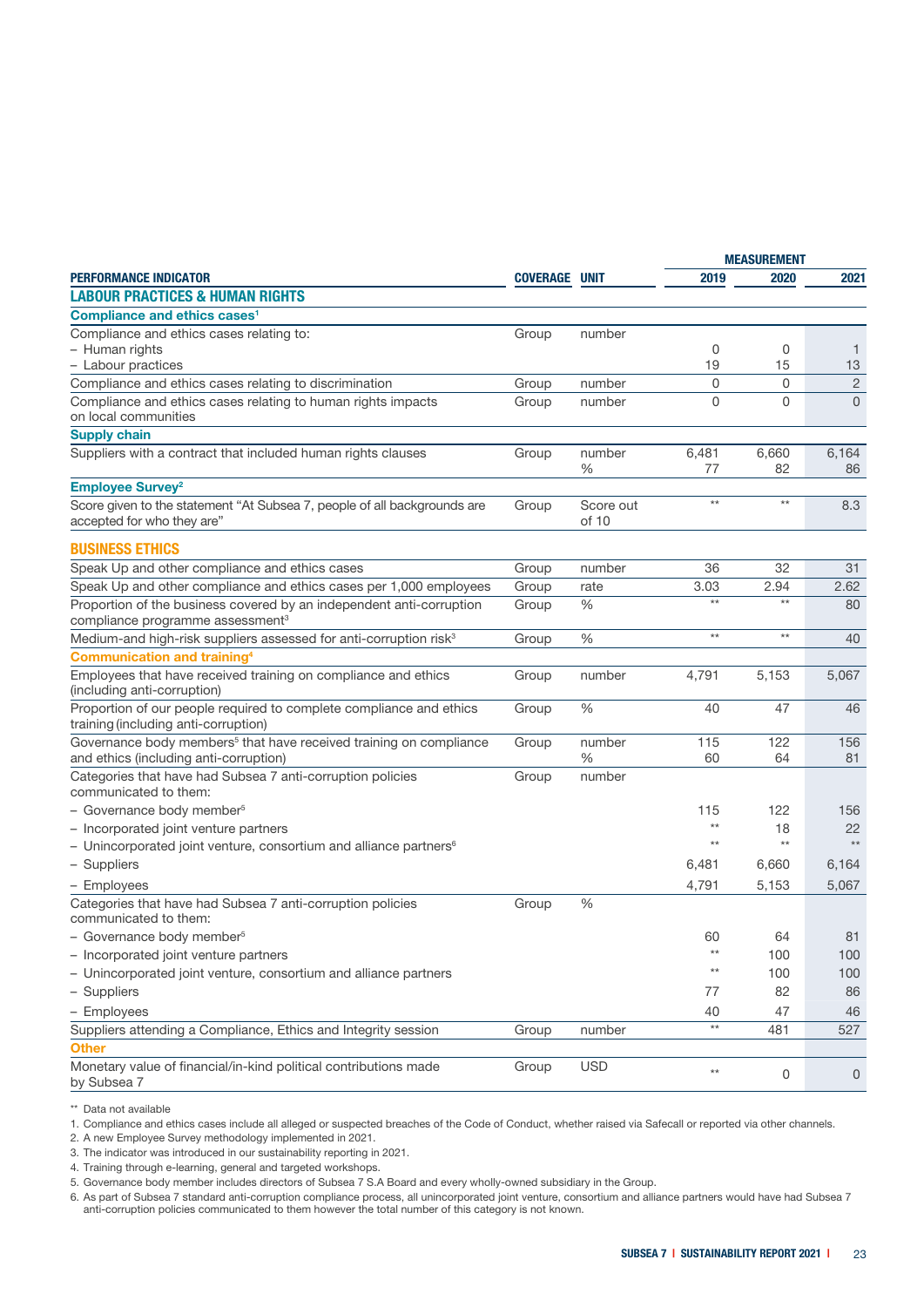|                                                                 |                      |                | <b>MEASUREMENT</b> |           |         |
|-----------------------------------------------------------------|----------------------|----------------|--------------------|-----------|---------|
| <b>PERFORMANCE INDICATOR</b>                                    | <b>COVERAGE UNIT</b> |                | 2019               | 2020      | 2021    |
| <b>OPERATIONAL ECO-EFFICIENCY</b>                               |                      |                |                    |           |         |
| Greenhouse gas emissions                                        |                      |                |                    |           |         |
| Scope 1 $CO2$ -e emissions <sup>1,2</sup>                       | Group                | tonnes         | 439,700            | 420,564   | 543,041 |
| Scope 1 CO <sub>2</sub> emissions <sup>2</sup>                  | Group                | tonnes         | 432,733            | 410,446   | 535,642 |
| Scope 2 $CO2$ -e emissions <sup>1,3</sup>                       | Group                | tonnes         | $*3,426$           | $*2,974$  | 2,168   |
| Scope 3 $CO2$ -e emissions <sup>1,4</sup>                       | Group                | tonnes         | 26,870             | $*27,579$ | 29,469  |
| Non-greenhouse gas emissions                                    |                      |                |                    |           |         |
| $NOx$ emissions <sup>5</sup>                                    | Group                | tonnes         | 5,034              | 4,808     | 7,088   |
| $SOx$ emissions <sup>5</sup>                                    | Group                | tonnes         | 564                | 379       | 381     |
| <b>Resource use</b>                                             |                      |                |                    |           |         |
| Fuel consumption (marine gas oil) <sup>5,6</sup>                | Group                | tonnes         | 112,864            | 111,476   | 167,090 |
| Onshore electricity from renewable energy tariffs               | Group                | $\%$           | 51                 | 45        | 66      |
| CO <sub>2</sub> and energy saving initiatives - Subsea 7 fleet  |                      |                |                    |           |         |
| Number of hybrid vessels                                        | Group                | number         | 1                  | 1         |         |
| Number of Clean Operations <sup>7</sup> performed               | Group                | number         | 3,494              | 3,322     | 5,093   |
| Fuel saved by hybrid vessels (estimated)                        | Group                | $\frac{0}{0}$  | 19                 | 11        | 6       |
| Fuel saved during Clean Operations <sup>7</sup>                 | Group                | m <sup>3</sup> | 7,190              | 10,759    | 23,186  |
| CO <sub>2</sub> saved from hybrid vessel                        | Group                | tonnes         | 3,376              | 1,645     | 810     |
| CO <sub>2</sub> -e saved during Clean Operations <sup>1,7</sup> | Group                | tonnes         | 19,863             | 29,722    | 75,355  |
| CO <sub>2</sub> saved during Clean Operations <sup>7</sup>      | Group                | tonnes         | 19,560             | 29,264    | 74,288  |
| Operational cost savings from Clean Operations <sup>7</sup>     | Group                | million USD    | 4.1                | 4.7       | 14.2    |

 $*$  Following a review of our data tracking, Scope 2 and Scope 3 CO<sub>2</sub>-e figures restated for the indicated year

1. Our reporting on GHG emissions is based on carbon dioxide-equivalent (CO<sub>2</sub>-e), a standard unit for measuring carbon footprints. The conversion factors to

calculate  $CO_2$ -equivalent (CO<sub>2</sub>-e) are IEA for electricity and Defra for fuel/gas.

2. Scope 1 emissions are direct emissions from Subsea 7 owned or controlled vessels.

3. Scope 2 emissions are indirect emissions from purchased electricity (non-renewable sources) for our offices and sites.

4. Scope 3 emissions are emissions from business travel – air miles travelled by our people for work.

5. Our reporting of NOx and SOx emissions and fuel consumption has from 2021 been adjusted due to a change in scope of reporting with the inclusion of data for charter vessels (12 months or over).

6. Fuel consumption data does not include power from shore while vessels are in port.

7. A Clean Operation is an energy efficiency initiative where a vessel's carbon footprint is reduced through measures which save energy without compromising safety and execution.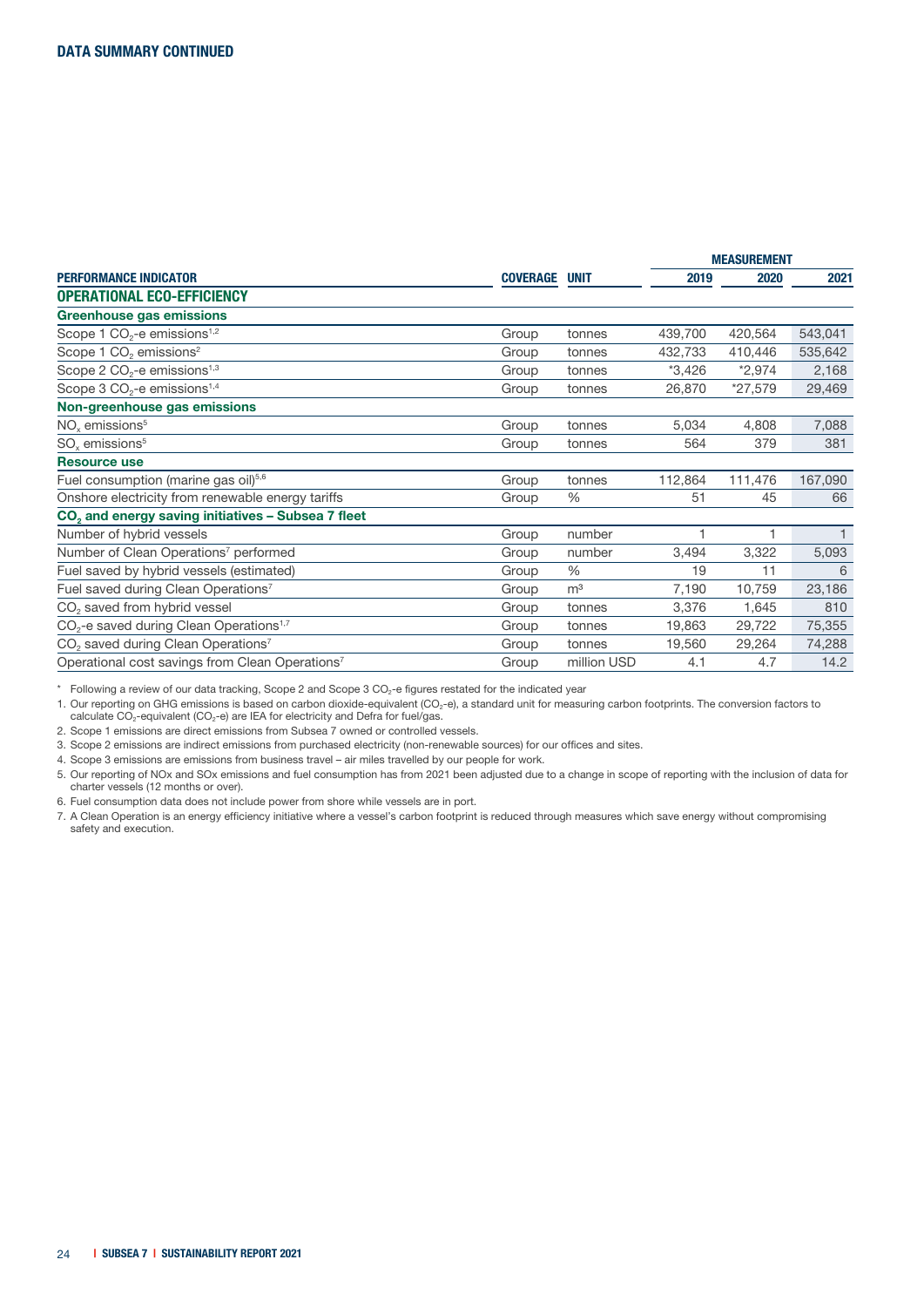| <b>PERFORMANCE INDICATOR</b>                                                                                                  |                      |               | <b>MEASUREMENT</b> |          |          |
|-------------------------------------------------------------------------------------------------------------------------------|----------------------|---------------|--------------------|----------|----------|
|                                                                                                                               | <b>COVERAGE UNIT</b> |               | 2019               | 2020     | 2021     |
| <b>ECOLOGICAL IMPACTS</b>                                                                                                     |                      |               |                    |          |          |
| <b>Environmental Incidents<sup>1</sup></b>                                                                                    |                      |               |                    |          |          |
| Environmental incident frequency rate per 200,000 hours worked                                                                | Group                | rate          | 0.82               | 0.86     | 1.18     |
| Spills <sup>2</sup>                                                                                                           |                      |               |                    |          |          |
| Number of environmental spills                                                                                                | Group                | number        | 105                | 94       | 106      |
| Volume of environmental spills <sup>3</sup>                                                                                   | Group                | litres        | $**$               | $***$    | 1,752    |
| Amount of litres spilled per 200,000 hours worked                                                                             | Group                | rate          | 11.76              | 36.00    | 16.00    |
| Waste generation and disposal <sup>4</sup>                                                                                    |                      |               |                    |          |          |
| Hazardous waste generated from                                                                                                | Group                | tonnes        |                    |          |          |
| - Offshore                                                                                                                    |                      |               | $\star$            | 1,523    | 2,938    |
| - Onshore                                                                                                                     |                      |               | $***$              | 150      | 108      |
| Non-hazardous waste generated from                                                                                            | Group                | tonnes        |                    |          |          |
| - Offshore                                                                                                                    |                      |               | $\star$            | 2.883    | 3,057    |
| - Onshore                                                                                                                     |                      |               | $**$               | 3,451    | 3,194    |
| Total hazardous and non-hazardous waste directed to disposal from                                                             | Group                | tonnes        | $**$               | 849      | 761      |
| Subsea 7 onshore owned sites                                                                                                  |                      |               |                    |          |          |
| Total hazardous and non-hazardous waste recycled from Subsea 7                                                                | Group                | tonnes        | $**$               | 2,752    | 2,541    |
| onshore owned sites                                                                                                           |                      | $\%$          | $**$               | 76       | 77       |
| Non-hazardous waste segregated for recycling from offshore <sup>5</sup>                                                       | Group                | $\frac{0}{0}$ | $**$               | 61       | 69       |
| <b>Other</b>                                                                                                                  |                      |               |                    |          |          |
| External environmental initiatives undertaken locally                                                                         | Group                | number        | 15                 | 11       | 22       |
| Significant fines or non-monetary sanctions in excess of \$100k USD<br>for non-compliance with environmental laws/regulations | Group                | <b>USD</b>    | $\Omega$           | $\Omega$ | $\Omega$ |

\* Following a review of our data tracking, we have removed previous years data and elected to reset our baseline as 2020

\*\* Data not available

1. Subsea 7 requires that all environmental incidents that have or could have resulted in environmental impact are reported. An environmental incident is defined as an actual unplanned, uncontrolled or unauthorised release to the environment causing pollution to land, air, water or the seabed.

2. Spills occur from offshore and onshore sources owned or controlled by Subsea 7. Types of spills include oil, fuel, hydrocarbons, chemicals and other substances (water, bilge water, grey water, etc.).

3. The indicator was introduced in our sustainability reporting in 2021.

4. Our reporting of waste has from 2021 been adjusted due to a change in scope of reporting with the inclusion of data for charter vessels (12 months and over).

Onshore data is now included and covers waste generated from Subsea 7 onshore owned sites.

5. Excludes an element of non-hazardous waste which cannot be recycled.